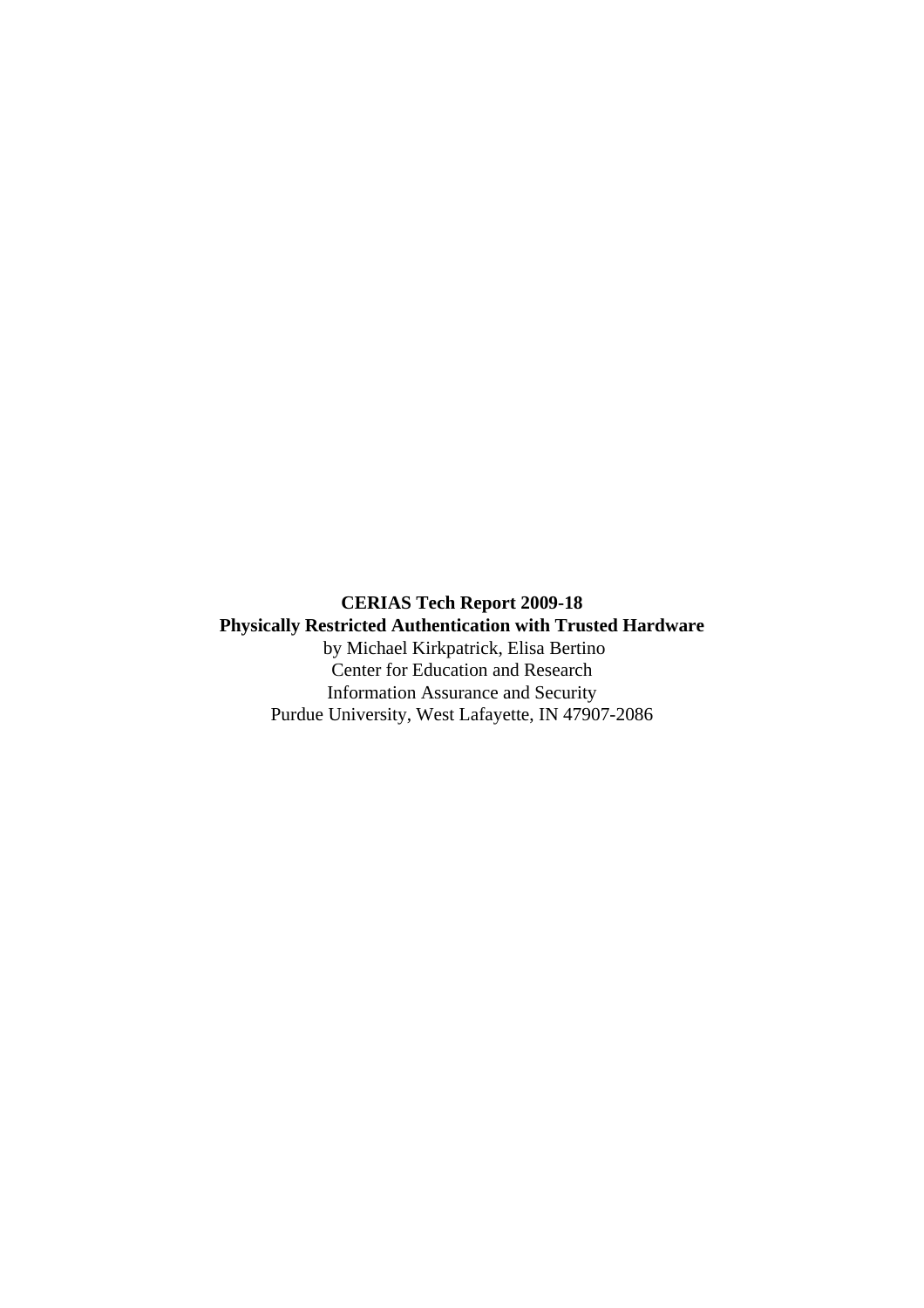# Physically Restricted Authentication with Trusted Hardware

Michael Kirkpatrick Department of Computer Science Purdue University mkirkpat@cs.purdue.edu

Elisa Bertino CERIAS Purdue University bertino@cerias.purdue.edu

### Abstract

Modern computer systems permit mobile users to access protected information from remote locations. In certain secure environments, it would be desirable to restrict this access to a particular computer or set of computers. Existing solutions of machine-level authentication are undesirable for two reasons. First, they do not allow fine-grained application layer access decisions. Second, they are vulnerable to insider attacks in which a trusted administrator acts maliciously.

In this work, we describe a novel approach using secure hardware that solves these problems. In our design, multiple administrators are required for installation of a system. After installation, the authentication privileges are physically linked to that machine, and no administrator can bypass these controls. We define an administrative model and detail the requirements for an authentication protocol to be compatible with our methodology. Our design presents some challenges for large-scale systems, in addition to the benefit of reduced maintenance.

# 1 Introduction

Modern information systems are designed to give users the ability to access data and perform tasks from a variety of settings and locations. In a typical environment, a user must enter a valid username and password to gain access to the system. Although this combination of policy and mechanism often provides a sufficient level of security, there are many cases in which more protection is needed. Specifically, in certain settings, it would be desirable to bind an authentication request to a single computer or set of computers, thus requiring the user's physical presence at an authorized location.

There are many applications of such a restricted authentication mechanism. In a corporate or government setting, users at multiple sites may need to access sensitive data stored on a remote server. Critical infrastructure systems may require strong assurances of provenance to guarantee that only trusted devices can generate data. The security of sensitive web-enabled transactions could also be strengthened by allowing a user to voluntarily restrict his own access to his personal computer.

In this work, we introduce a novel approach to multifactor authentication that uses the physical properties of the device itself. Our motivating example application is that of an organization, such as a corporation, that possesses a server storing data at multiple levels of sensitivity. Users are granted access to the most secure data only from particular secured workstations. Physical access to the workstations is restricted and monitored.

A naive approach to this problem is to authenticate the machine and to use end-to-end encryption. Examples of this approach would be the use of Challenge-Handshake Authentication Protocol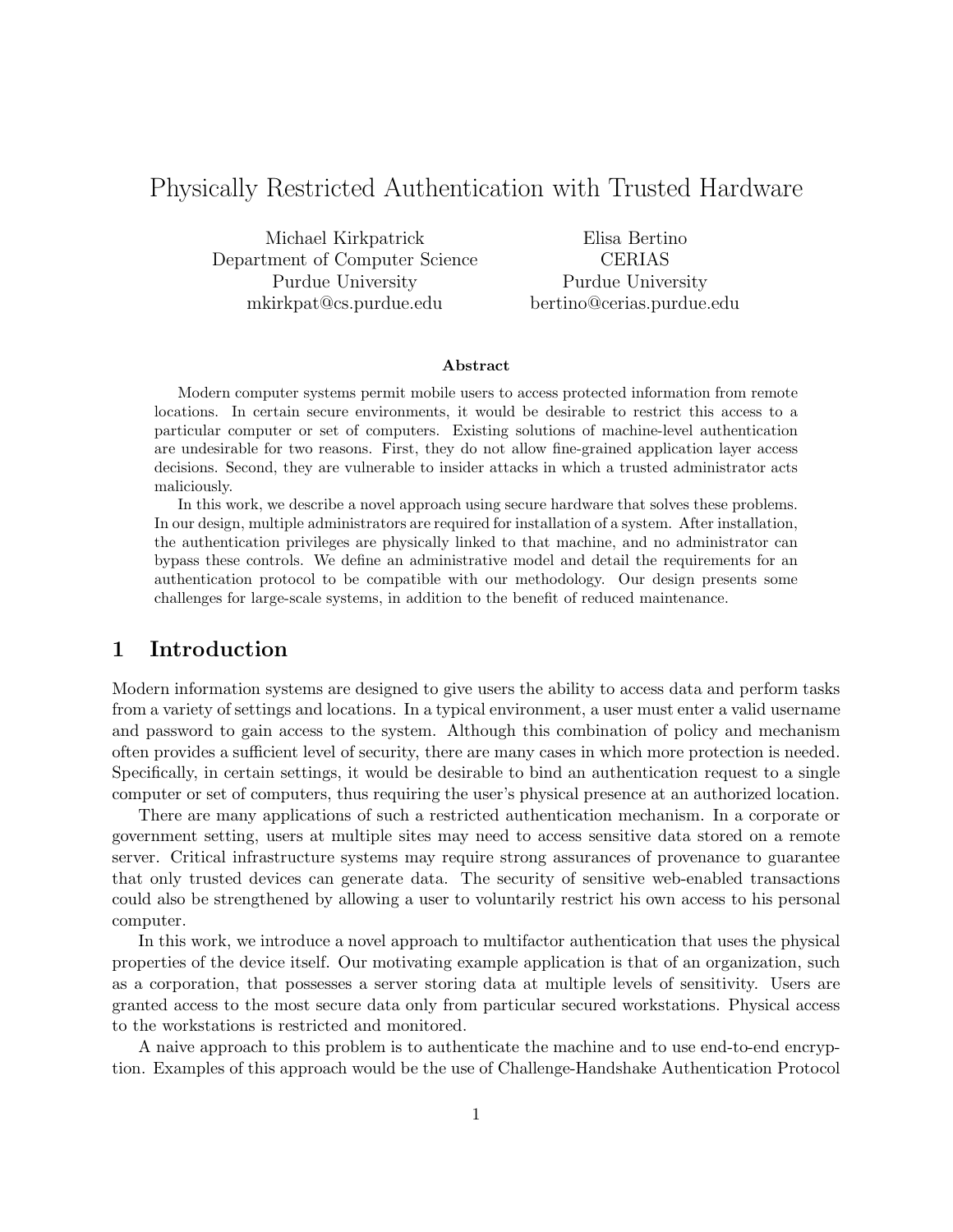(CHAP), Transport Layer Security (TLS), or Internet Protocol Security (IPsec). We consider these cryptographic techniques to be a necessary part of our design, but they are not sufficient for the level of security that we require. Specifically, we identify two problems with this approach.

First, we require fine-grained authentication at the application layer of the protocol stack, not just the network or transport layers. For example, a user may use the same client software from multiple workstations to connect to the same server. However, only one of the workstations is secured for use with the protected data. From an unprotected workstation, the client should be granted access to some of the data, according to the security level. This fine-grained decision can only be made by the server application.

Second, we aim to ensure protection against insider threats. Government and academic researchers have shown that the insider threat problem is difficult and more common than many believe [16, 4, 25, 5]. A system administrator, who is a trusted insider, can abuse his privileges to reconfigure the network settings to grant access to an unprotected workstation with the intent of sending the data to an external recipient. An insider with sufficient knowledge and access could do irreversible damage before detection occurs. Our approach prevents any single insider from bypassing the security mechanism.

Our work is motivated in part by recent work in access control, such as the integration of spatial and temporal constraints into role-based access control [6, 14, 1], and the use of contextual information in pervasive systems [17]. These approaches consider the user's location or ambient conditions as part of the criteria for access control decisions. However, these approaches primarily focus on abstract models for access control and do not describe how the user proves his location. Our work accomplishes this task by binding authentication to machines in fixed locations.

Our design is enabled by advancements in binding software and data to specific hardware through the use of Physical Unclonable Functions (PUFs) [2, 23, 12, 11]. Given a challenge input  $C_i$ , a PUF uses slight variations that exist in hardware to create a unique response  $R_i$ . For example, PUFs based on Static Random Access Memory (SRAM) use the initial fluctuations in memory locations during power-up to create a unique binary result that is intrinsically different for each SRAM instance. These results are tamper-proof and unpredictable outside of the hardware.

While Trusted Platform Modules (TPM) [24] and secure coprocessors [7] can be use for a number of trusted computing tasks, our interest in PUFs is driven by the following factors. First, PUFs use characteristics of the hardware that cannot be modified, forged or reset, even with physical access to the device. Thus, PUFs provide a high level of integrity. Next, PUFs exist for a wide range of technologies for which TPM is inappropriate. For example, PUFs can be created for magnetic strip cards, and embedded devices built on FPGAs can use SRAM-based PUFs without modification of the hardware. Consequently, our approach can be applied to a variety of settings, ranging from remote access using a workstation to large-scale interconnected networks of embedded devices.

An example usage of PUF technology is to protect a cryptographic key  $K$ . From a high-level perspective<sup>1</sup>, K is stored by computing the XOR  $W = K \oplus R_i$  for some challenge response  $R_i$ . The value W is then stored locally. To reconstruct the key at run-time, the challenge  $C_i$  is presented to the PUF, which recovers the key as  $K = W \oplus R_i$ . In the case of SRAM-based PUFs, this computation and the resultant cryptographic operations all occur on the processor, so  $K$  exists only in registers and is never present even in memory.

<sup>1</sup>PUFs involve noisy data, so the details of the key storage mechanism are actually more complex than presented here, as regeneration of the key requires the use of a fuzzy extractor algorithm. We refer the reader to [11] for a more detailed description of the process.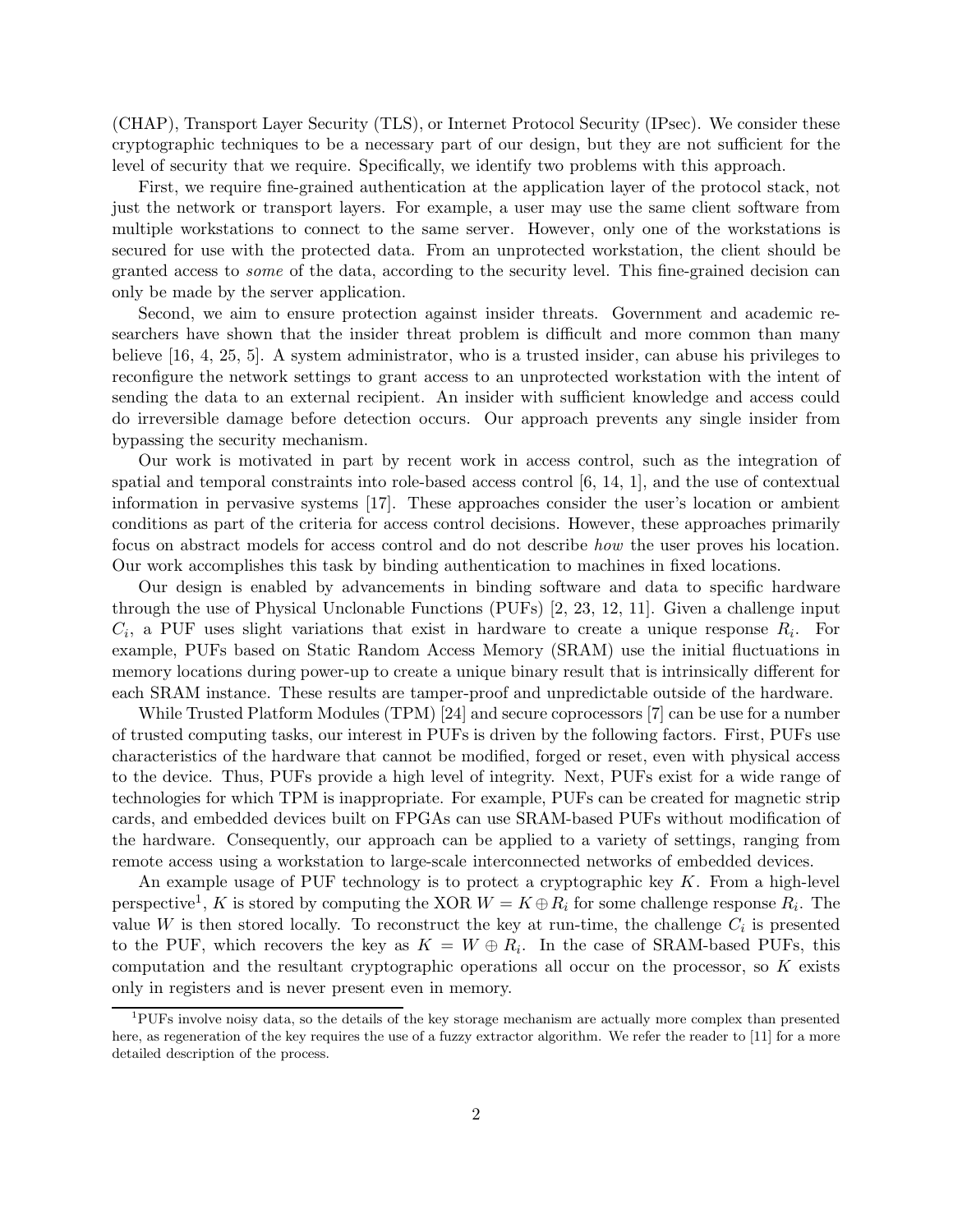In this paper, we define an architecture and administrative model that combines these hardwarebinding techniques with the goal of physically restricted authentication. Our approach requires  $k$ of-n threshold cryptography [21] during installation of the secret key to the protected workstation. That is, no single administrator can install a new key unilaterally. Additionally, we define the required behavior for an authentication protocol that will work with our design, using the Feige-Fiat-Shamir [9] identification scheme as a basis. We provide a sketch of our security evaluation and describe our future work for this project.

# 2 Related Work

The literature of computer science contains a long history of identification schemes and authentication protocols [19, 20, 18, 9, 10]. Modern research in this area has become more focused on addressing issues of identity under specialized circumstances, such as internet banking [8], secure roaming with ID metasystems [15], digital identity in federation systems [3], and authentication for location-based services [13]. None of this work has addressed the issue of binding authentication to an individual computer.

The use of PUFs for cryptographic applications has been proposed in recent work [23, 12, 11]. These works have described the technical details of PUFs and how they can be used to protect cryptographic keys. However, these works do not focus on specific applications and do not examine the use of PUF against insider threats. Our work focuses on identifying a key problem of restricted authentication and showing how PUF can be used as a solution at the application layer.

# 3 Restricted Authentication

In this section, we start by describing the main goals underlying our system design, then describe an architecture and administrative model for performing the restricted multifactor authentication. We then detail the required behavior for an authentication protocol under our design.

### 3.1 Design Goals

In designing our protocol for restricted authentication, we set the following goals.

Prevent transfer of keys. As the goal of our system is to restrict authentication to a particular device, we must prevent the transfer of keys from one machine to another.

Mandatory enforcement. Legitimate users should not be able to circumvent the mechanism in an attempt to violate policy. Thus, there should be no way for users or administrators to bypass the system controls.

No administration. Once a machine is initially configured, we do not want to permit or require an administrator to be involved in future changes with regard to the authentication mechanism. That is, if a workstation is moved to a new location (with a new IP address), no administrator should be required to change any settings related to our protocols. Note that this does not preclude changes that occur as part of routine system maintenance. Rather, our goal is only to prevent any change to the installed key after the system initialization.

Resilience to attacks. A protocol used in our architecture must be resilient against known attacks on authentication systems. These attacks include replay and key leakage.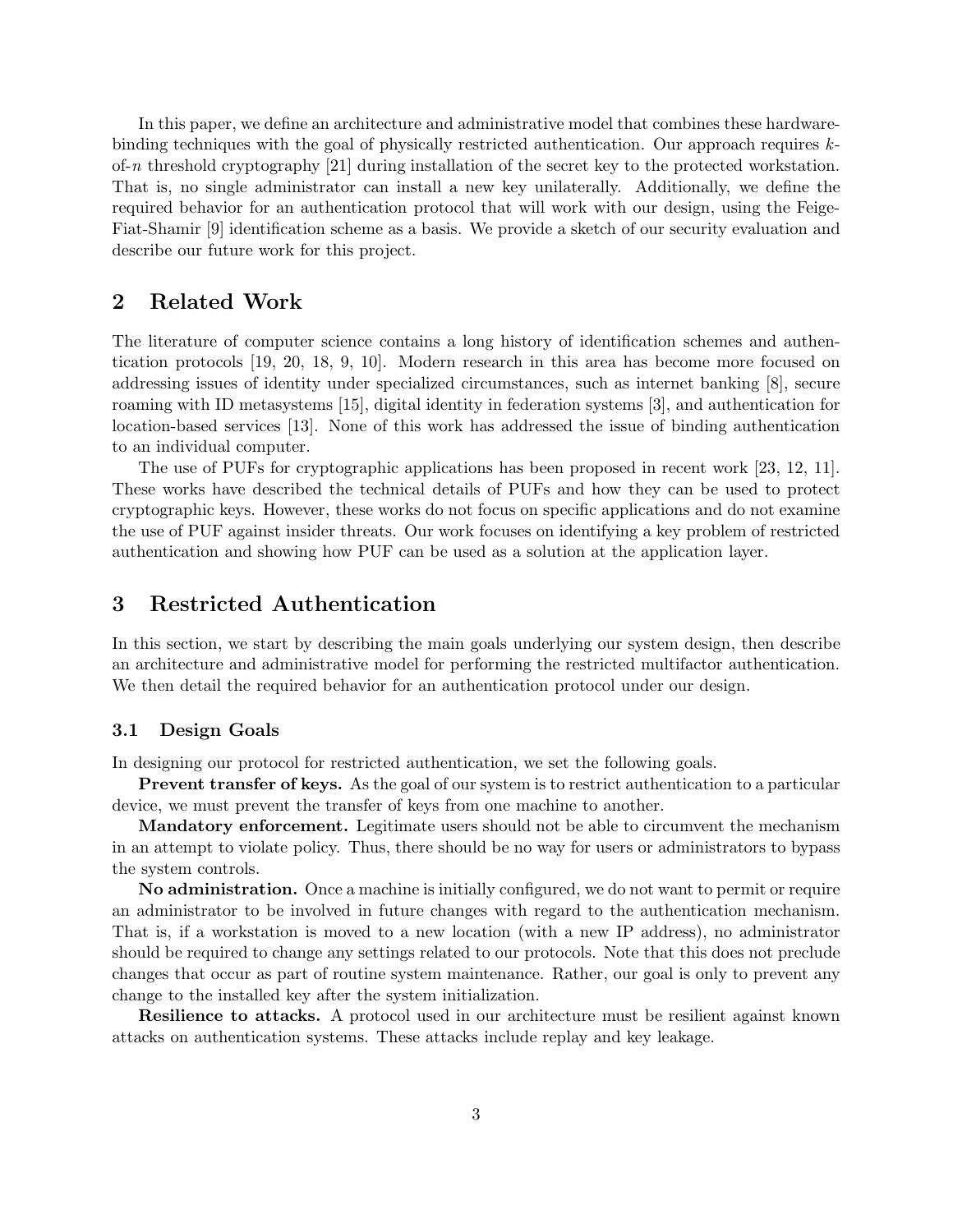### 3.2 Architecture

Our architecture consists of the following principals:

- Client C A secured workstation initiating the authentication session. Our vision assumes a number of such clients located at remote physical locations, although we generally refer to a single client for simplicity.
- Server S The centralized server hosting the requested service. The server can store both protected and unprotected data.
- Administrator A A system administrator. When multiple administrators are required, we refer to the group as  $A^*$ .

In our design, C is assumed to be more secure than other workstations in the organization. For instance, physical access to C is restricted and monitored, Mandatory Access Control (MAC) policies are enforced to prevent unauthorized configuration changes, and remote execution of code on C (e.g., access through SSH) is disabled. Furthermore, appropriate network layer technologies, such as TLS, SSL, or IPsec, are in place to secure communication to and from C.

We also assume C has a tamper-proof key storage mechanism, specifically a PUF. Recall that PUFs compute challenge-response pairs  $(C_i, R_i)$  that are unique to the hardware, and a key K can be stored by computing  $W = K \oplus R_i$ . Thus, K is not explicitly stored and exists only at run-time. In the case of SRAM PUFs,  $K$  exists only on the processor and is never even present in main memory. Transferring W to another machine is useless, as the PUF on that device cannot compute the same response  $R_i$ .

It would be unrealistic to assume C is completely trusted, as malicious or vulnerable code is always a possibility. As such, we aim to minimize any assumption of trust in the software on C. As in [11], we assume the hardware contains a module that restricts PUF access to trusted applications. In our approach, our protocols require only that the installation and authentication be trusted. Given the design of these protocols, we find this assumption to be a reasonable compromise. As a result of our assumptions regarding  $C$ , we can make the following statements:

- If C initiates an authentication session to S, the program is guaranteed to be executing on  $C$ and not from a remote workstation using  $C$  as an intermediate resource.
- C enforces MAC policies that prevent information flow to insecure channels, such as removable storage devices. That is, we do not consider the challenge of securing the application after authentication occurs.
- Only the installation and authentication routines have access to execute the PUF, and they are trusted to behave according to the protocol design.

Finally, we must address the configuration of  $S$  itself.  $S$  is a centralized server that is storing both sensitive and unprotected data. The goal of our work is to provide controlled remote access to the protected data. As such, we assume that  $S$  is trusted to store keys securely. That is, if an attacker can steal a key K from  $S$ , he can steal the sensitive data directly without having to bypass our security mechanism.

Note, though, that the attacker can be an administrator with valid access to S. One threat in relation to  $S$  that we do consider is if the administrator is trying to steal a copy of the list of workstation secret keys. As we will show in Section 4, this attack will fail.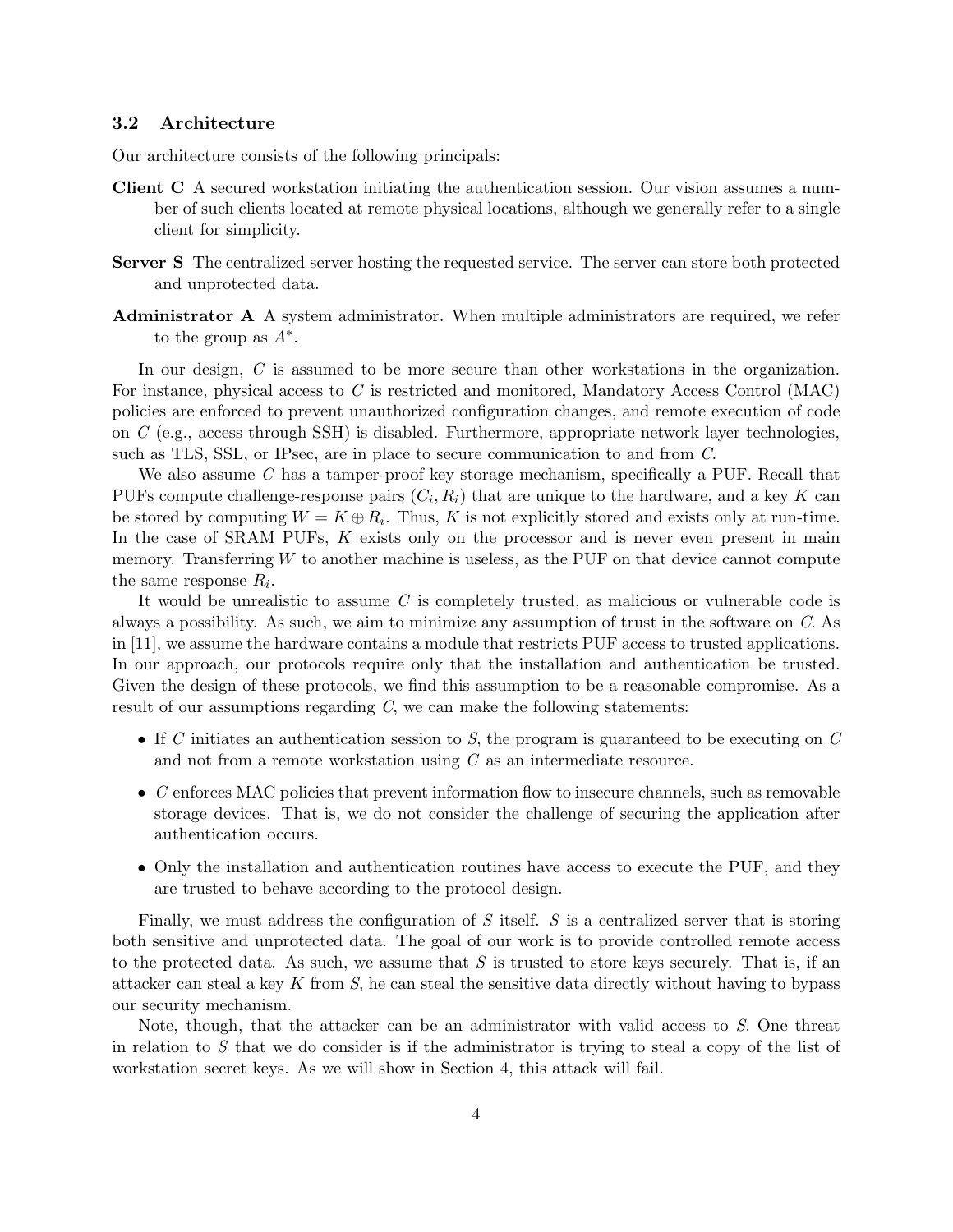### 3.3 Administrative Model

One of the keys to the success of our approach is that administrative actions must be tightly controlled. Specifically, no single administrator should be able to install a key for a machine by himself. Then, once the key has been installed, no user should be able to extract and store the key.

To guarantee separation of duty for administrators, we use  $k$ -of-n threshold cryptography, such as Shamir's secret sharing. In these schemes, a secret is split into n parts, k of which can be used to reconstruct the secret. When a new secured workstation is set up,  $S$  generates a new secret key K that is specific to that new machine, storing a copy of K locally on S for the authentication process. S splits the key into n parts, and each administrator retrieves his share accordingly.

While we do not make specific requirements regarding the values  $k$  and  $n$ , it is important to prevent reuse of the secret shares. For example, if  $k < n/2$ , then there are at least 2 distinct subsets of the secret shares that can be used to reconstruct the secret key  $x$  twice. Similarly,  $k$ administrators should not be able to enter their secret share on two different workstations. As such, C must inform S when k shares have been entered, and S must then invalidate the shares to prevent reuse. The next section describes the installation process in more detail.

#### 3.4 Protocols

We define the following protocols for installing cryptographic keys and authenticating the machine.

#### 3.4.1 Installation

When a new machine is to be installed, S generates a symmetric key K and a number  $N = pq$ , where p and q are large primes. K is split into  $K_1,\ldots,K_n$ , and distributed to the n administrators A∗ . One approach to secure key distribution is described in [22]. As such, we do not address this topic in detail and simply assume the distribution is handled securly. At least k of  $A^*$  enter their shares  $K_i$  and their identifiers  $ID_i$  to C. For the sake of simplicity, we will refer to the k shares entered as  $K_1,\ldots,K_k$ , although these may not necessarily correspond to the first k shares of the n. C creates and stores a random  $C_0$  to present as a challenge to the PUF, which responds with  $R_0$ . C then stores  $W = K \oplus R_0$  for future communication with S.

In addition, C evaluates the PUF using  $C_0 \oplus ID_i$  as a challenge for each i, yielding  $R_i$ . For our authentication scheme, we need  $gcd(R_i, N) = 1$ , but that may not necessarily be the case. As a result, C must create bit strings  $b_i$  such that  $X_i = R_i \oplus b_i$  and  $gcd(X_i, N) = 1$ . These bit strings  $b_i$  are then stored locally on C. Assuming C has a hardware identifier  $ID_{hw}$ , the following protocol describes the installation process.

- 1.  $[A^* \to C] : K_i, ID_i, N, k^2$
- 2.  $[C \to S] : e_K(ID_1, \ldots, ID_k, H(K_1, \ldots, K_k), ID_{hw}, X_1^2, \ldots, X_k^2 \pmod{N})$
- 3.  $[S \rightarrow C]$ :  $e_K(accept, ID_{hw}, T)$ , or reject

<sup>&</sup>lt;sup>2</sup>Note that allowing the administrators to state the value of k does not lead to a vulnerability. If one or more lies about the value of  $k$ , then the reconstructed key K would be incorrect and the installation would fail. Thus, incorporating the distribution of  $k$  in the protocol is just a matter of convenience, as  $k$  does not have to be stored anywhere.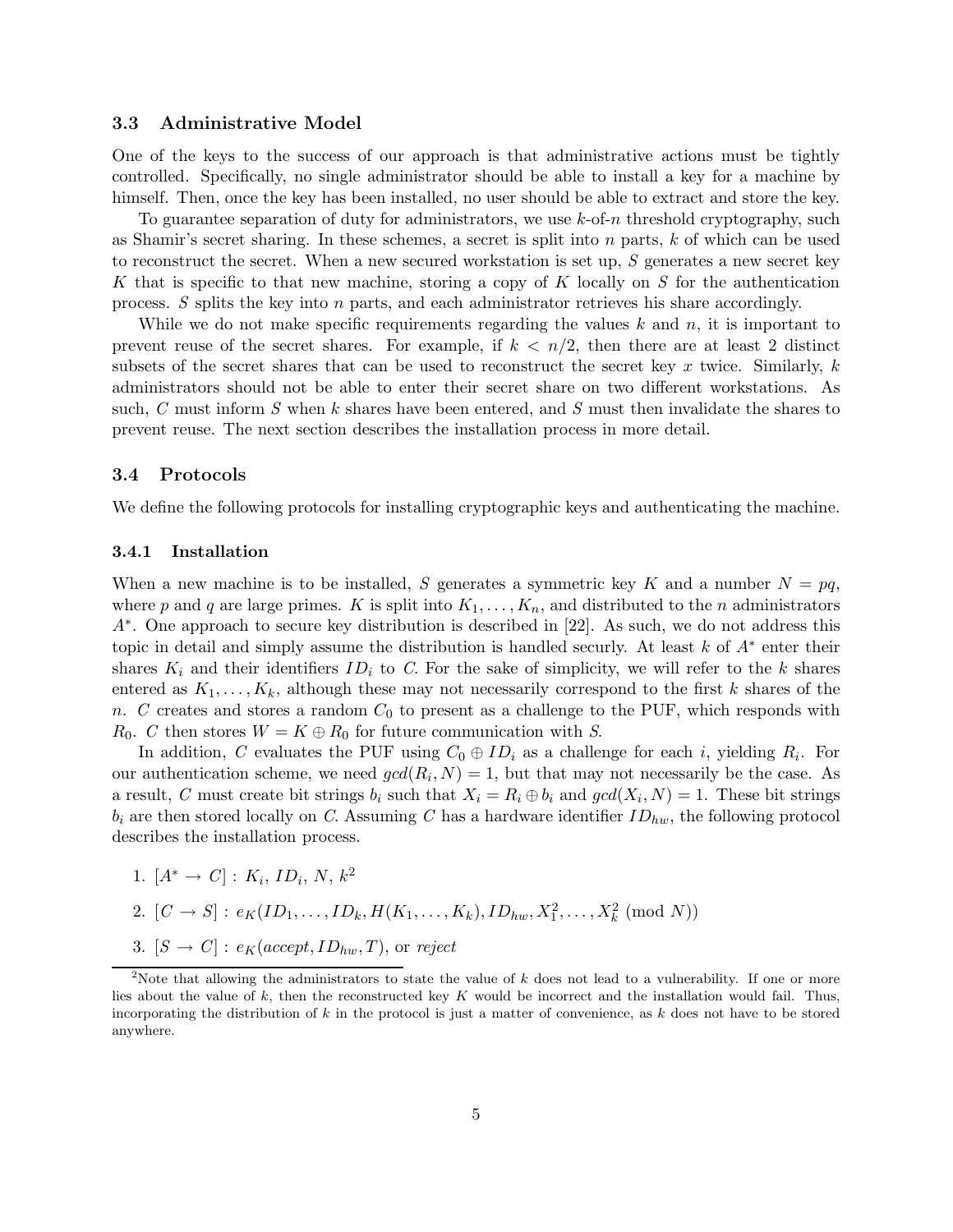S decrypts the message in step 2 and uses the list of  $ID_i$  values to reconstruct the hash  $H(K_1,\ldots,K_k)$ . If the hash does not match, S destroys K and rejects the installation. Otherwise, it responds with an encrypted accept message with a timestamp  $T^3$ .

#### 3.4.2 Authentication

Assuming the installation was performed and S was able to confirm the shares used, we define the following authentication protocol, which is based on the Feige-Fiat-Shamir identification scheme [9].

1.  $[C \to S] : ID_{user}, ID_{hw}, x \equiv +/-r^2 \pmod{N}$ 

$$
2. [S \to C] : e_K(ID^*)
$$

3.  $[C \to S] : e_K(y \equiv r \cdot \Pi(R_i \oplus b_i)^{e_i} \pmod{N}, p, K_s$ 

Here, r is a random value and  $ID^*$  indicates a random subset of  $ID_1, \ldots, ID_k$ . The exponents  $e_i = 1$  if  $ID_i \in ID^*$ , and  $e_i = 0$  otherwise. For each  $ID_i$ , C presents the challenge  $C_0 \oplus ID_i$  to the PUF, which returns  $R_i$ . This response is then XORed with the correction bits  $b_i$  to ensure  $gcd(R_i \oplus b_i, N) = 1$ , ensuring our protocol works identically to that of Feige-Fiat-Shamir. S accepts the proof if  $y^2 \equiv +/ -x \cdot \Pi X_i^{2e_i}$  $i^{2e_i}$  (mod N), and the user's password p is correct.  $K_s$  is a session key derived from using  $r$  as a challenge input to the PUF.

### 3.5 Scalability

Our architecture and protocols were designed with the goal of restricting device authentication using trusted hardware techniques. The use of secret sharing for key distribution and PUF evaluation for authentication accomplish these goals. However, providing a robust level of security while at the same time achieving scalability entails addressing many challenges.

The choice of  $k$  requires consideration. If  $k$  is large, there may not be enough administrators available at any given time for an installation, which may be prohibitive. Reducing  $k$  would solve this problem, but S would have fewer combinations of  $ID^*$  to present as a challenge, which would weaken the protocol. A possible compromise would be to have a smaller  $k$  while having  $C$  generate additional challenge-response pairs using random identifiers  $ID_i$ . An additional challenge for largescale systems is the storage of k or more pairs of  $i(ID_i, X_i)$  for each machine. If many devices have been installed, allocating enough storage may not be trivial. Addressing this challenge requires further consideration and detailed analysis of storage requirements.

Although our design presents challenges for scalability, it also presents benefits. Specifically, the administrative cost resulting from our protocols is paid entirely in the installation. Once the keys have been installed and the device registered, administrators do not need to perform additional work when devices are moved. This advantage is a direct result of binding the authentication to the hardware, rather than to transient properties, such as an IP address. As a result, our design allows devices to be redeployed as necessary without explicit reconfiguration. For applications where devices are repeatedly used for short periods of time then moved to new locations, this approach could enhance the scalability of the system. Assessing the actual administration costs would require to develop a detailed cost model that also includes costs of user activities, as in models found in information system management.

<sup>&</sup>lt;sup>3</sup>The intent of the encryption in this response is to serve as a digital signature. If a public key infrastructure exists, such could be used instead of symmetric key encryption.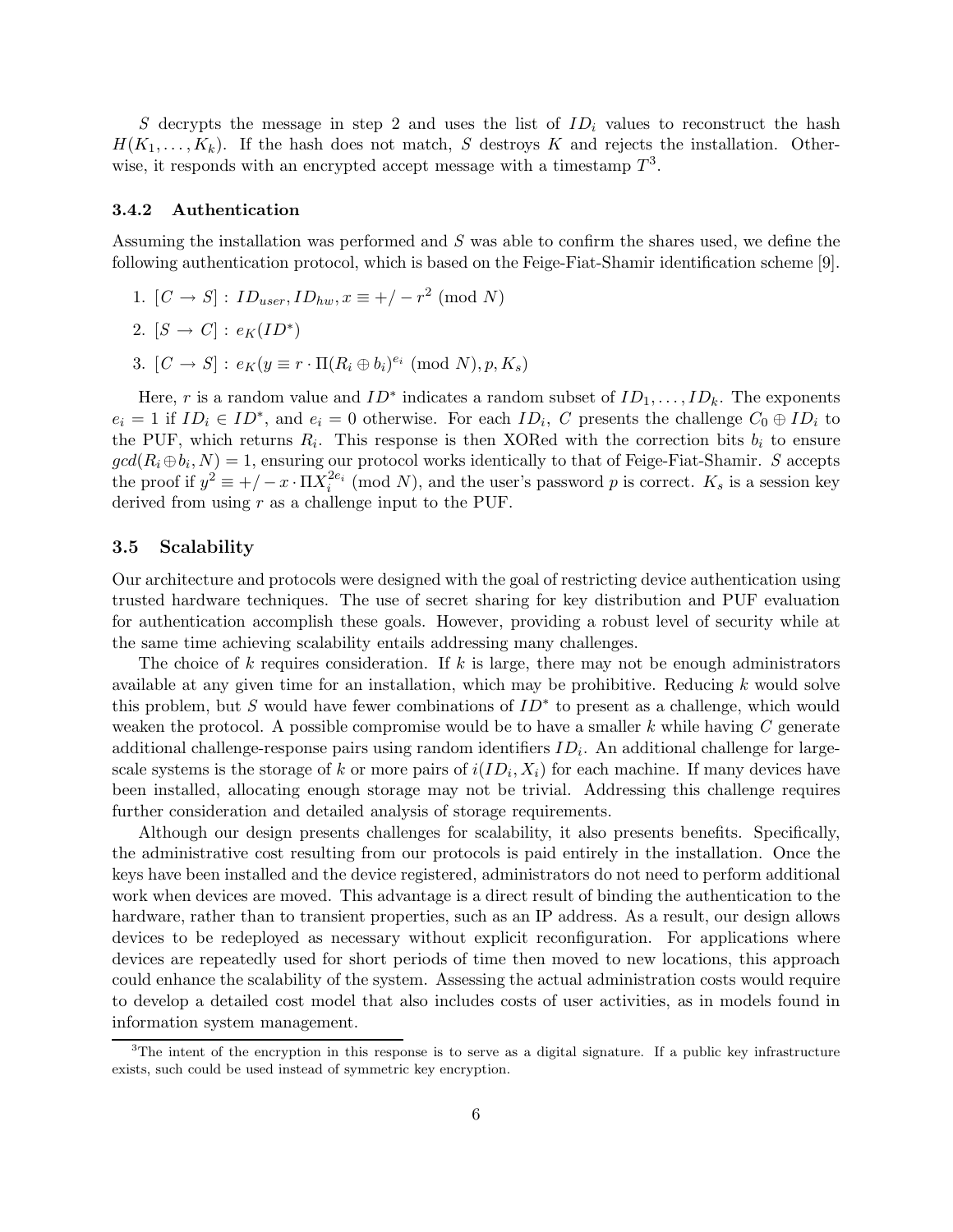### 4 Security Analysis

In examining the security guarantees of our system, we focus on replay and collusion attacks, as other classes of attacks are not applicable. Specifically, our assumption that end-to-end encryption protects network traffic prevents eavesdropping and modification attacks. Typing attacks are only applicable to implementations of protocols, not the protocol definitions themselves.

The only attack in which we distinguish between an administrator and a regular user is in attacking the secret sharing scheme. In any other potential attack scenario, having administrator privileges are of no benefit, so we do not make the distinction. In our analysis, we show that our design is resilient under very few assumptions regarding an attack profile.

Malicious administrator. As one of the primary motivations for our work is to defend against an insider threat, we examine that scenario first. Specifically, we consider the case where an administrator (or group of administrators) wishes to bypass the security mechanisms of our design to grant illicit access to an untrusted workstation. Note that, in some circumstances, the attacker may not care if he gets caught. Thus, if he succeeds in getting access for even a moment, we consider his attack successful.

The goal for a malicious administrator, then, is to grant access to an untrusted workstation. Note that the k-of-n secret sharing assumption is that k must be large enough that a colluding group of that size is unlikely to happen. If there are at least  $k$  colluding administrators, their attack will be successful, because there is no mechanism to distinguish between an attack and a legitimate installation. Thus, if  $k$  is sufficiently large, this scenario cannot occur.

If there are  $j < k$  colluders, attempting to guess the missing shares can succeed with negligible probability. Using Shamir's scheme to distribute the key K, the shares are constructed as  $(x, f(x))$ where x is randomly chosen between 0 and  $q - 1$  (for a large q) and f is a polynomial of degree  $k-1$ . Assuming all the x inputs are chosen separately, guessing the  $k - j$  shares occurs with a probability that is approximately  $1/q^{k-j}$ . That is, such an attempt is certain to fail in practice.

The other possible attack would be for the administrator to steal the list of secret values from S, with the goal of enabling a new machine. This attack will fail, though, because the responses  $R_i$  are never explicitly revealed to S. Under the assumption that performing a modular square root is difficult, as used in the Feige-Fiat-Shamir scheme, an attacker cannot extract  $(R_i \oplus b_i)$  from  $(R_i \oplus b_i)^2$  (mod N). Thus, stealing the list of challenge responses is of no avail to such an attacker.

Attacks from C. Assume an attacker has a valid username and password, and is attempting to launch an attack from C. The goals of such an attack could be to connect to S through C (e.g., via SSH) to bypass the physical restriction, to connect from another machine posing as  $C$ , or to steal the secret key for installation on different hardware. Recall that our architecture stipulated that only trusted applications can execute the PUF. Assuming the authentication module has been designed to prevent attempts to launch it from such a service, the attempt will fail. Furthermore, if the attacker tries to modify the authentication code, the application will no longer be trusted to execute the PUF. Hence, the attacker cannot bypass the physical restriction.

The second goal, to connect from a machine posing as  $C$  will also fail, even if he has the key K. S maintains a mapping of the secret values and keys, so K is bound to the values  $X_i^2$ . Again, using the modular square root assumption, the attacker cannot retrieve  $X_i$  from  $X_i^2$ , so he cannot complete the protocol without having access to the PUF responses  $R_i$  for that machine.

The last possibility is that the attacker would attempt to steal the key  $K$  and the values  $X_1,\ldots,X_k$ . As we have described previously, only trusted applications have access to execute the PUF, and the values  $X_1, \ldots, X_k$  exist only at run-time on the processor. Thus, the attacker cannot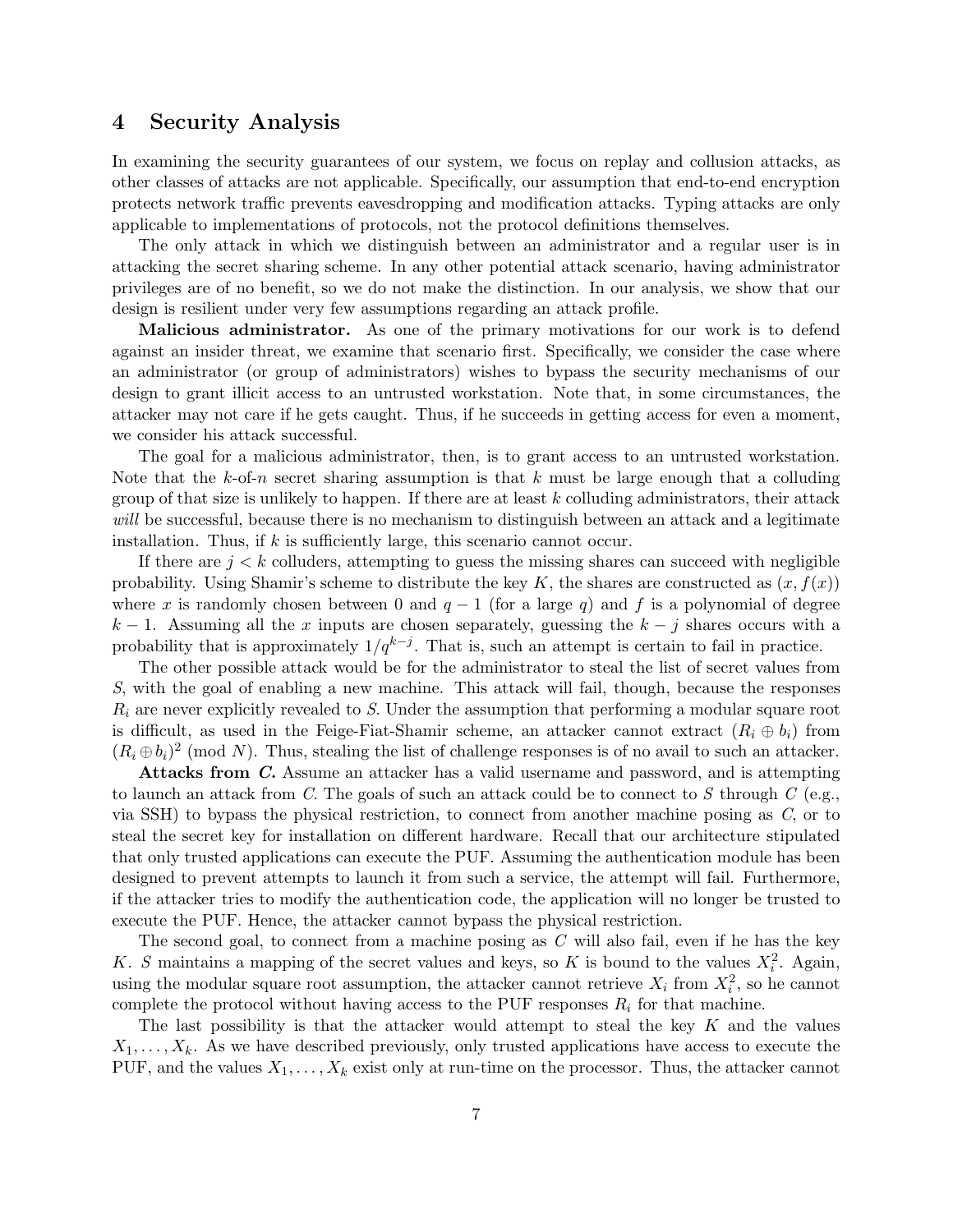reconstruct these values from any stored data.

Policy-violating user. This scenario assumes that a legitimate user wishes to bypass the restricted authentication policy, but without the presumption of malice. Rather, the user attempts to violate the policy as a matter of convenience, to gain access from a workstation of his choice. However, as before, the user must be able to bypass both the secure hardware and the network protections. Even if the user is capable of these attacks, the user would be accepting too great a risk in doing so. Specifically, the user's activity is likely to be detected by an auditing mechanism or an intrusion detection system. Thus, the risk of this user getting caught is high. As we assumed this user was not malicious, we find that the challenges and the risks involved provide a strong disincentive to such a user. Consequently, we do not believe this to be a realistic threat.

Replay attacks. Here, we assume that an attacker has a transcript of a successful authentication session. That is, he can see both the random commitment  $x \equiv +/-r^2 \pmod{N}$ ,  $e_K(ID^*)$ , and the encrypted response. Without knowledge of  $K$ , the attacker must simply replay the encrypted response in its original form. However, as r and the subset  $ID^*$  are different at each session, squaring the response  $y$  will not yield the correct result. Thus, our approach is resilient to such attacks.

# 5 Conclusion and Future Work

While authentication systems have long been studied, our work is unique in addressing the issue of restricting authorization to a pre-defined set of computers at the application layer. We have defined an architecture and an administrative model to enforce the policy restriction. Under our design, no single administrator can act unilaterally to enable access from an additional workstation. Rather, installation of a new workstation uses  $k$ -of-n threshold cryptography to require multiple administrators act in coordination. This administrative model reduces the threat of an insider attack on protected data. We have also detailed the architectural requirements and devised an authentication protocol for our scheme. We have provided a sketch of the security guarantees of our approach.

Our work, which has focused on the architectural assumptions and protocols necessary for using PUFs to defend against insider threats, has many open research directions. Our future work involves implementing such a design on hardware enabled with PUFs, such as a Field-Programmable Gate Array (FPGA), to evaluate the performance overhead involved in our scheme. We also plan to develop a comprehensive cost-benefit analysis to assess the "administration scalability" of our approach. Additionally, we have provided rudimentary analyses of the security guarantees of our system. In future work, we plan to offer a more formal analysis and prove the resilience of our design against certain types of attacks.

# References

- [1] Aich, S., Sural, S., and Majumdar, A. K. Starbac: Spatiotemporal role based access control. In OTM Conferences (2007).
- [2] Atallah, M. J., Bryant, E. D., Korb, J. T., and Rice, J. R. Binding software to specific native hardware in a vm environment: The puf challenge and opportunity. In VMSEC '08 (2008), ACM.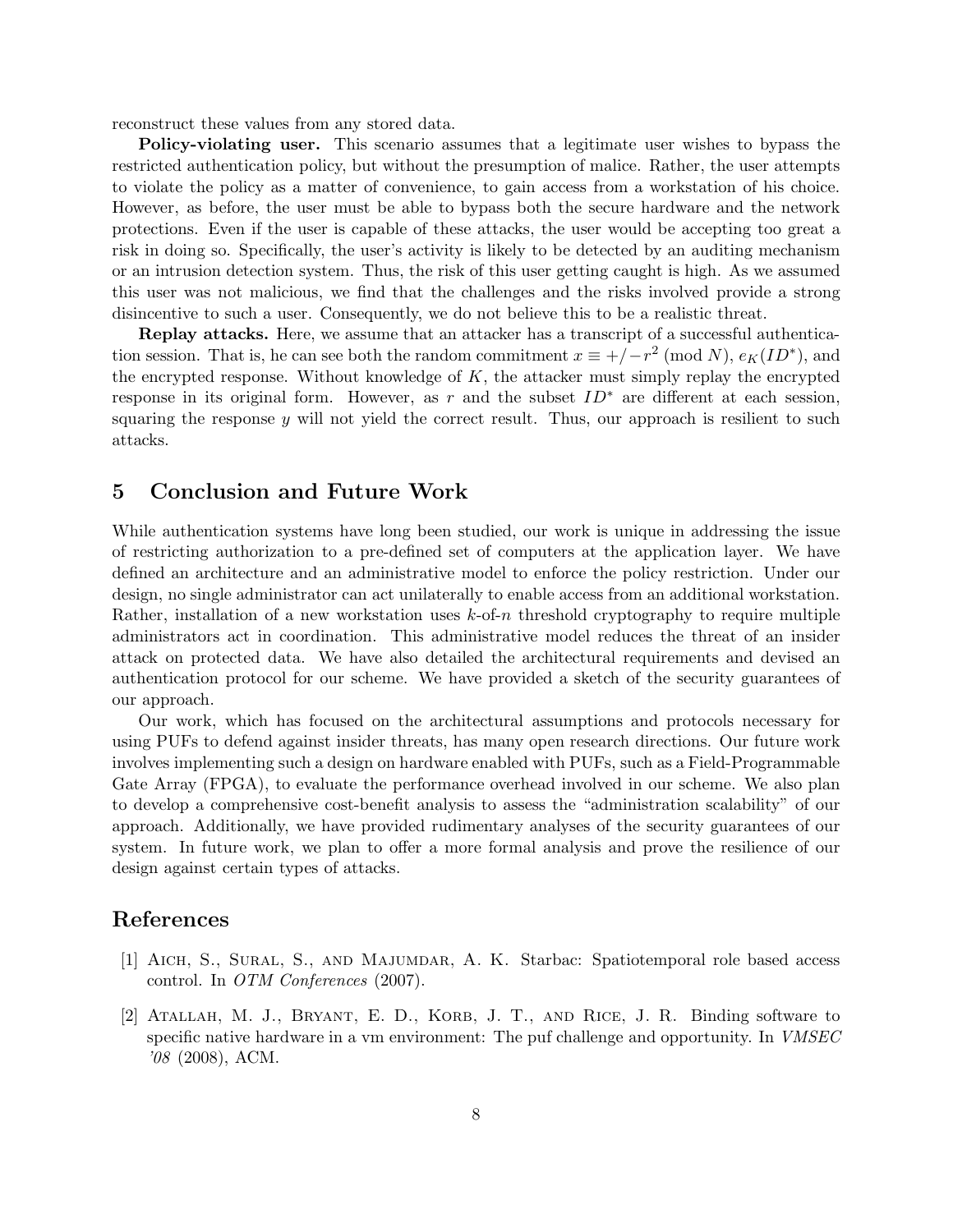- [3] Bhargav-Spantzel, A., Squicciarini, A. C., and Bertino, E. Establishing and protecting digital identity in federation systems. In Proceedings of the 2005 ACM Workshop on Digital Identity Management (2005), ACM, pp. 11–19.
- [4] Chinchani, R., Iyer, A., Ngo, H. Q., and Upadhyaya, S. Towards a theory of insider threat assessment. In International Conference on Dependable Systems and Networks (DSN  $'05)$  (2005).
- [5] CSO Magazine and CERT and United States Secret Service. 2004 e-crime watch survey: Summary of findings. http://www.cert.org/archive/pdf/2004eCrimeWatchSummary.pdf, 2004.
- [6] Damiani, M. L., Bertino, E., Catania, B., and Perlasca, P. Geo-rbac: A spatially aware rbac. ACM Transactions on Information Systems and Security (2006).
- [7] Dyer, J. G., Lindemann, M., Perez, R., Sailer, R., van Doorn, L., Smith, S. W., and Weingart, S. Building the ibm 4758 secure coprocessor. Computer 34, 10 (2001), 57–66.
- [8] Federal Financial Institutions Examination Council. Authentication in an Internet Banking Environment, October 2005.
- [9] FEIGE, U., FIAT, A., AND SHAMIR, A. Zero knowledge proofs of identity. In *Proceedings of* the 19th Annual ACM Symposium on Theory of Computing (1987), pp. 210–217.
- [10] Fiat, A., and Shamir, A. How to prove yourself: Practical solutions to identification and signature problems. In Proceedings on Advances in Cryptology (CRYPTO '86) (1987), Springer-Verlag, pp. 186–194.
- [11] Guajardo, J., Kumar, S. S., Schrijen, G.-J., and Tuyls, P. Fpga intrinsic pufs and their use for ip protection. In Proceedings of the 9th Cryptographic Hardware and Embedded Systems Workshop (CHES) (2007), pp. 63–80.
- [12] Guajardo, J., Kumar, S. S., Schrijen, G.-J., and Tuyls, P. Physical unclonable functions and public-key crypto for fpga ip protection. In International Conference on Field Programmable Logic and Applications (2007), pp. 189–195.
- [13] Han, K., and Kim, K. Enhancing privacy and authentication for location based service using trusted authority. In 2nd Joint Workshop on Information Security (2007), Information and Communication System Security.
- [14] Hansen, F., and Oleschuk, V. Srbac: A spatial role-based access control model for mobile systems. In Proceedings of the 8th Nordic Workshop on Secure IT Systems (NORDSEC '03) (October 2003), pp. 129–141.
- [15] Hoang, L. N., Laitinen, P., and Asokan, N. Secure roaming with identity metasystems. In IDtrust '08 (March 2008), ACM.
- [16] INFOSEC Research Council (IRC). Hard problem list, 2005.